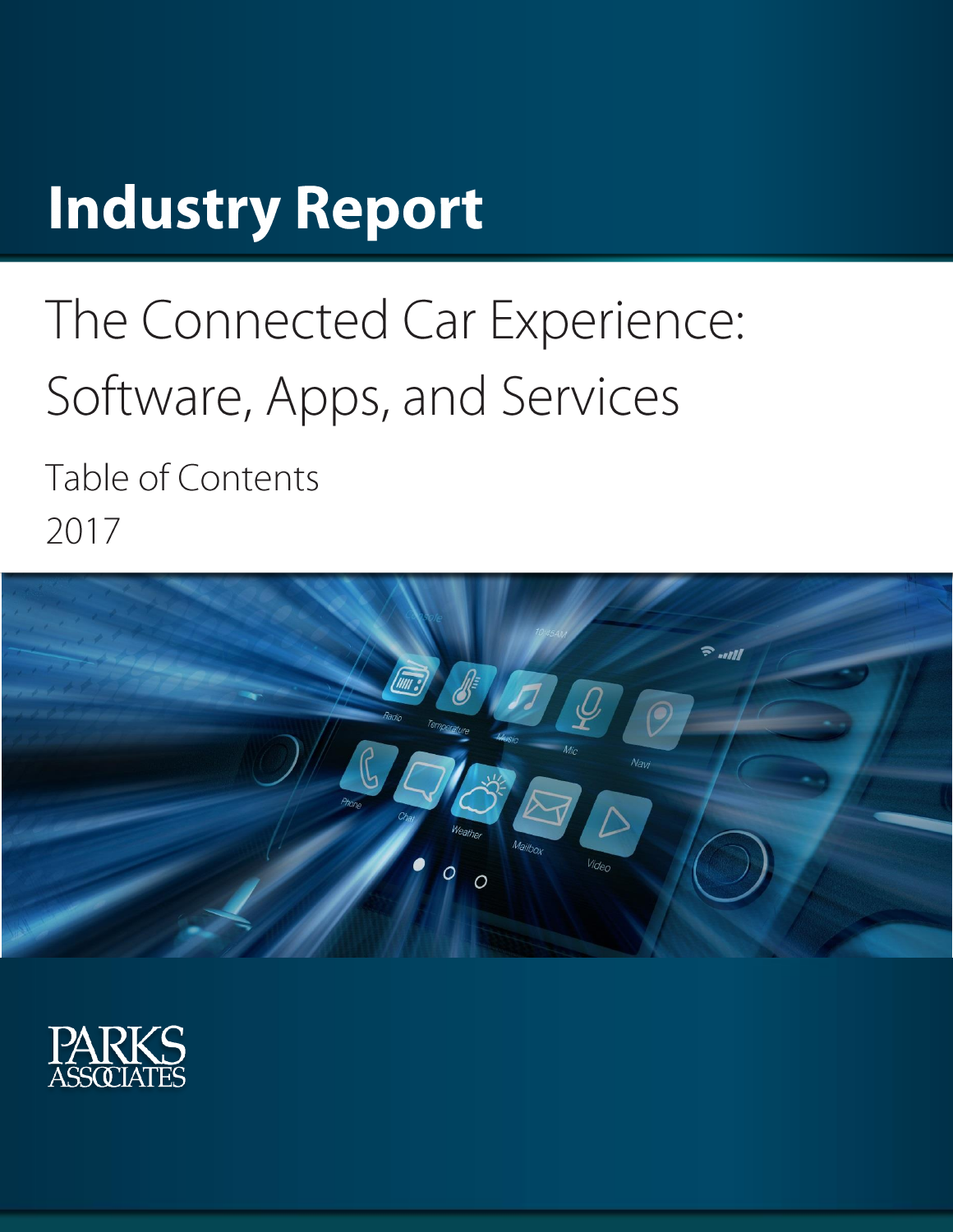

## **The Connected Car Experience: Software, Apps, and Services**

**TABLE OF CONTENTS**

#### By Chris Tweedt, Research Analyst

| <b>Synopsis</b>                            | <b>Car Activities</b>                                                                  |
|--------------------------------------------|----------------------------------------------------------------------------------------|
| This report continues                      |                                                                                        |
| Parks Associates'                          | <b>Activities Performed While Driving</b>                                              |
| coverage of the                            | <b>U.S. Car Owners</b>                                                                 |
| connected car industry                     |                                                                                        |
| by examining the<br>connected car software | Perform while driving<br>■ Never perform                                               |
| developer sector to                        |                                                                                        |
| highlight innovations                      |                                                                                        |
| and new consumer                           | Make or receive voice calls                                                            |
| experiences that will                      |                                                                                        |
| come to new car                            |                                                                                        |
| models in the next five                    | Send or receive text messages                                                          |
| years. It hones in on                      |                                                                                        |
| software and apps that                     |                                                                                        |
| can be built on top of a                   |                                                                                        |
| car's embedded                             | Search for points of interest around a location                                        |
| operating system,                          |                                                                                        |
| through mirroring                          |                                                                                        |
| technology from a                          | <b>Browse the Web</b>                                                                  |
| smartphone, or via an                      |                                                                                        |
| aftermarket product.                       |                                                                                        |
| The report concludes<br>with an update on  | 80%<br>40%<br>0%<br>40%<br>80%                                                         |
| Parks Associates' five-                    | % Performing vs. Not Performing Activities                                             |
| year forecasts of                          |                                                                                        |
| connected car sales in                     | © Parks Associates                                                                     |
| the U.S.                                   |                                                                                        |
| Publish Date: 1Q 17                        | "In addition to satisfying consumer demand, in-vehicle software enables automakers to  |
|                                            | evaluate and optimize vehicle performance, adjust their business strategy more quickly |
|                                            | to changing ownership trends, and better understand their customers and market         |
|                                            | connected car features and services to them," said Chris Tweedt, Research Analyst.     |
|                                            |                                                                                        |
| <b>Contents</b>                            |                                                                                        |
|                                            | <b>Report Summary</b><br>1.0                                                           |
|                                            | 1.1 Purpose of Report                                                                  |
|                                            | 1.2 Scope of Report                                                                    |
|                                            | 1.3 Research Approach/Sources                                                          |
|                                            | 2.0<br>The Evolution of the Auto Industry                                              |
|                                            | 2.1 Software-driven Focus                                                              |
|                                            | 2.2 Challenges                                                                         |
|                                            | 2.3 New Software Frontiers                                                             |
|                                            | 3.0 Assessing In-Car Experiences                                                       |
|                                            | 3.1 Safety                                                                             |
|                                            | 3.1.1<br>Heads-Up Display (HUD)                                                        |
|                                            | 3.1.2<br><b>Surround Vision</b>                                                        |
|                                            | 3.1.3<br>Automatic Driver Assistance Systems (ADAS)                                    |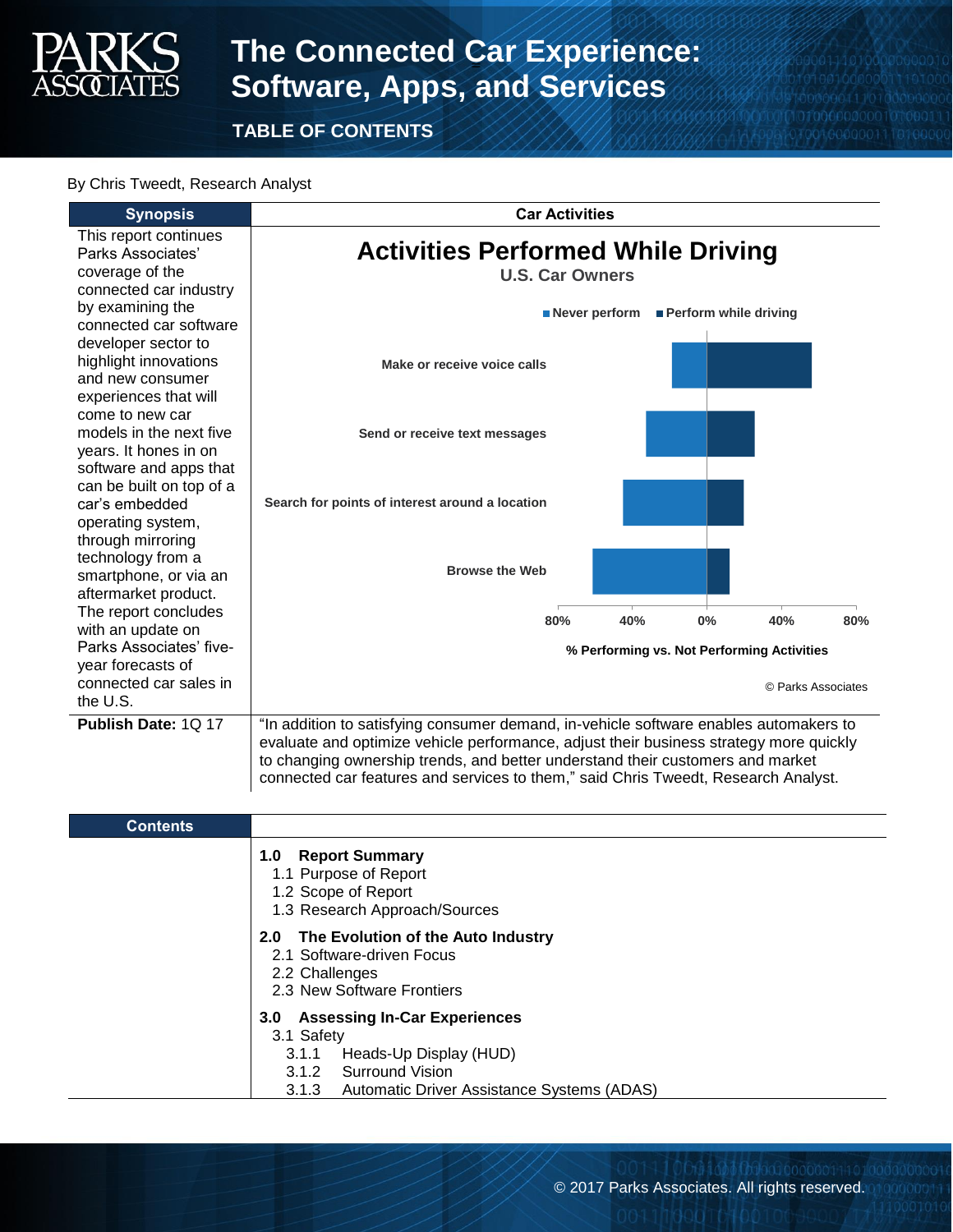

## **The Connected Car Experience: Software, Apps, and Services**

### **TABLE OF CONTENTS**

Autonomous Functionality

- 3.2 Comfort
	- 3.2.1 Seating
	- 3.2.2 Sound
- 3.3 Productivity
	- 3.3.1 Hand Gesture Recognition
	- 3.3.2 Voice Control
	- 3.3.3 Vehicle-Initiated Suggestions
- 3.4 Infotainment
	- 3.4.1 Integrated Infotainment Experiences
	- 3.4.2 Vehicle-Centric Entertainment Experiences

#### **4.0 Forecast**

- 4.1 Connected-Capable and Actively Connected Cars Forecast
- 4.2 Automaker Annual Software Spend Forecast

#### **5.0 Implications and Recommendations**

- **6.0 Appendix**
- 6.1 Index
- 6.2 Image Sources

| <b>Figures</b> |                                                              |
|----------------|--------------------------------------------------------------|
|                | Products and Statistics from the Top Three HUD Providers     |
|                | Recent ADAS Features, Limitations, and Driver Alerts         |
|                | Autonomous Vehicle AI and Software Development Vendors       |
|                | <b>Seating Software Innovations</b>                          |
|                | Productivity Activities Performed while Driving              |
|                | <b>Consumer Satisfaction with Voice Recognition Software</b> |
|                | In-Vehicle Voice Control Options                             |
|                | Suggestion-Making Software in Production Vehicles            |
|                | Leading Service Providers' Partnerships with Automakers      |
|                | <b>Connected Car Forecast Model</b>                          |
|                | Connected-Capable Vehicle Forecast                           |
|                | <b>Active Connections Vehicle Forecast</b>                   |
|                | Automaker Annual In-Vehicle Software Spend Forecast Model    |
|                | Automaker Annual Software Spend in the U.S. Forecast         |

#### **List of Companies** Accenture Adient Alphabet Alpine Amazon Android Apple AT&T Audi Autoliv BMW Bosch Jaguar Jasper Johnson Controls Kia Land Rover Lear Lexus Mercedes Microsoft MIT Mobileye Navdy